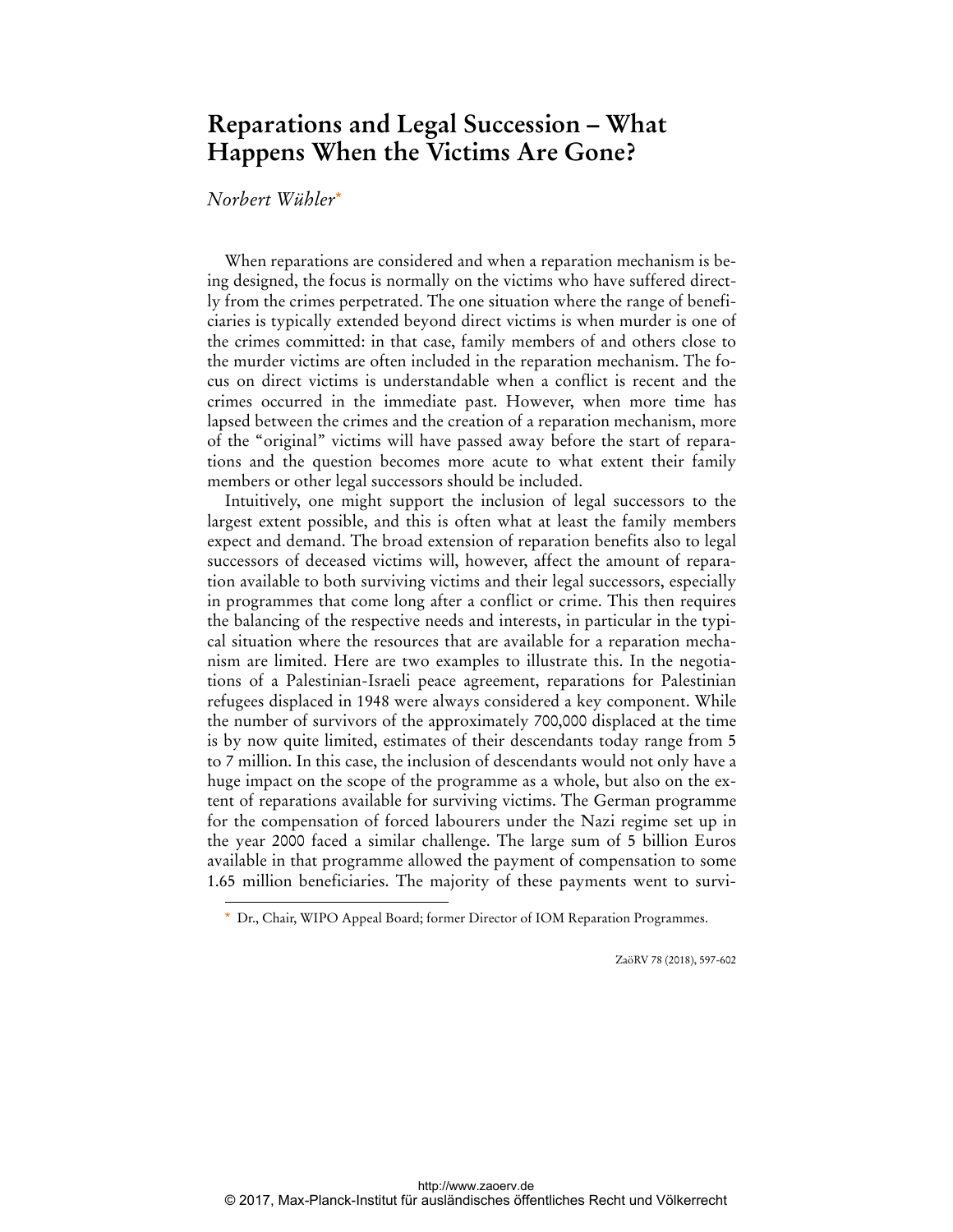## 598 *Wühler*

vors. Only where a survivor passed away after filing a claim with the programme but before receiving the compensation, his or her legal successors received this amount. Had the programme included the legal successors of all forced labourers deceased since the Second World War, the number of beneficiaries under the programme would have been in the tens of millions, and the individual compensation would have been reduced to "miniscule" amounts.

While these two examples are extreme in terms of the numbers of the people concerned and the resources available or required, the issue of the inclusion of legal successors arises for practically every reparation programme. The questions that need to be addressed include the following:

- Should legal successors of a deceased "original" victim be eligible to reparations?
- When would a legal successor become eligible? Whenever a victim has died? Or only when the victim has died after filing a claim but before receiving the reparation/s?
- Which reparation/s should a legal successor receive? Type and scope?
- Which legal successor/s should be eligible? Family members? Other (closely connected) persons?
- Should eligibility be determined pursuant to national inheritance law/s? Or according to general principles? Or based on a "self-contained regime"?
- How should the (potentially discriminatory) status of women under national inheritance law/s be addressed?
- How can legal successors participate in the programme?
- What evidence is required to prove a legal successor's eligibility?
- How will the reparations be delivered to legal successors?

Different reparation mechanisms have given different answers to these questions, considering factors such as: the number of victims and legal successors; the types of reparations; whether the claimants and their legal successors were based in one country or spread over a number of countries; and whether the programme was administered nationally or internationally. In addition to the applicable legal framework, they took into account the political, cultural, religious and social contexts in which the reparation mechanism was placed.<sup>1</sup>

As an example of a reparation mechanism dealing with real property claims, the Kosovo Property Claims Commission (KPCC) set up in 2007 under the United Nations Interim Administration in Kosovo (UNMIK) –

ZaöRV 78 (2018)

 $\overline{a}$ 

<sup>1</sup> For a comparison of the legal successor regimes of several reparation mechanisms, see *N. Wühler/H. Niebergall* (eds.), Property Restitution and Compensation: Practices and Experiences of Claims Programmes, 2008, 103 et seq.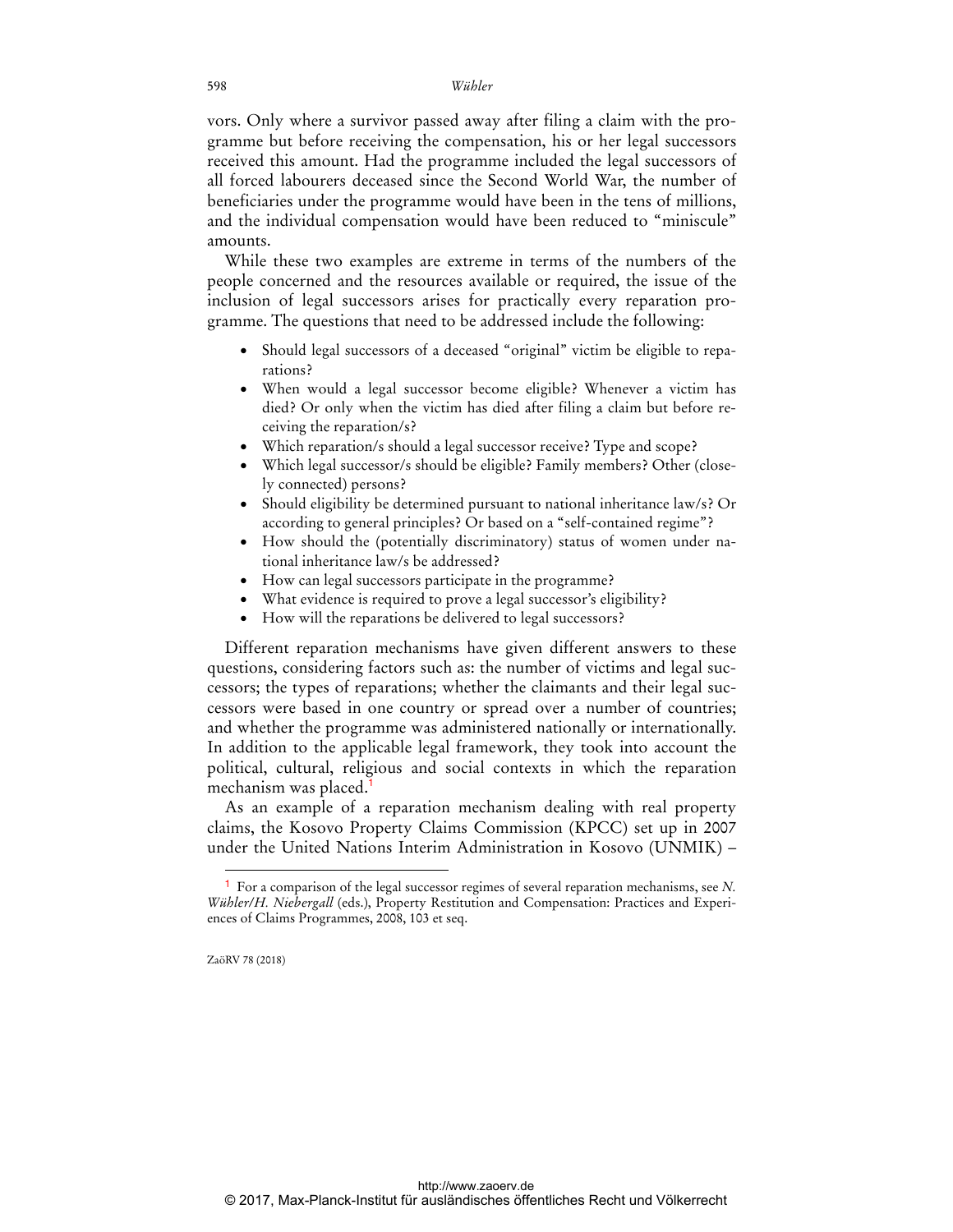and later continued under the European Union Rule of Law Mission in Kosovo (EULEX) – had to decide claims brought by legal successors of deceased property right holders. Such claims could be filed by family household members of the initial right holder. They included the spouse, children and other persons whom the property right holder was obliged to support in accordance with the applicable law, or the persons who were obliged to support the property right holder in accordance with the applicable law, regardless of whether or not the person resided in the property together with the property right holder.<sup>2</sup> The KPCC determined that, under the applicable domestic law, this definition covered, in addition to spouses and children, parents, brothers, sisters, grandparents and grandchildren of the property right holder. Where there was not sufficient evidence to establish that the legal successor was an heir to the claimed property, the KPCC found that it had no jurisdiction to resolve issues relating to inheritance. In such a case, the KPCC confirmed the property right in favour of the deceased. This decision was without prejudice to the determination by the competent court as to how the heirs would succeed to the property right of the deceased property right holder.

The Iraq Property Claims Commission (IPCC), which dealt with real property claims arising out of violations committed by the *Saddam* regime, also determined the eligibility of legal successors of the initial property owners based on Iraqi civil law. Different than the KPCC, however, the IPCC itself decided issues of inheritance in individual cases by application of Iraqi civil procedure law.

In the context of its reparations mandate, the International Criminal Court (ICC) also addressed the question which family members or other persons close to victims should be entitled to reparations. In the case of *The Prosecutor v. Germain Katanga*, the Trial Chamber II made two findings in this respect. Absent specific provisions in the applicable law, it first considered that it was not competent to adjudge matters which were the province of Congolese national law and it was therefore not in a position to make a finding of succession to family property.<sup>3</sup> Concerning the eligibility of family members of murdered victims, the Chamber referred to a judgement of the Inter-American Court, which held in *Aloeboetoe et al. v. Suriname*  (*Reparations and Costs*), 10.9.1993, para. 76, that

 $\overline{a}$ 

ZaöRV 78 (2018)

<sup>2</sup> Section 1 of UNMIK Direction 2007/5.

<sup>3</sup> *The Prosecutor v. Germain Katanga*, Trial Chamber II, Order for Reparations, ICC-01/04-01/07-3728 (2017), para. 107.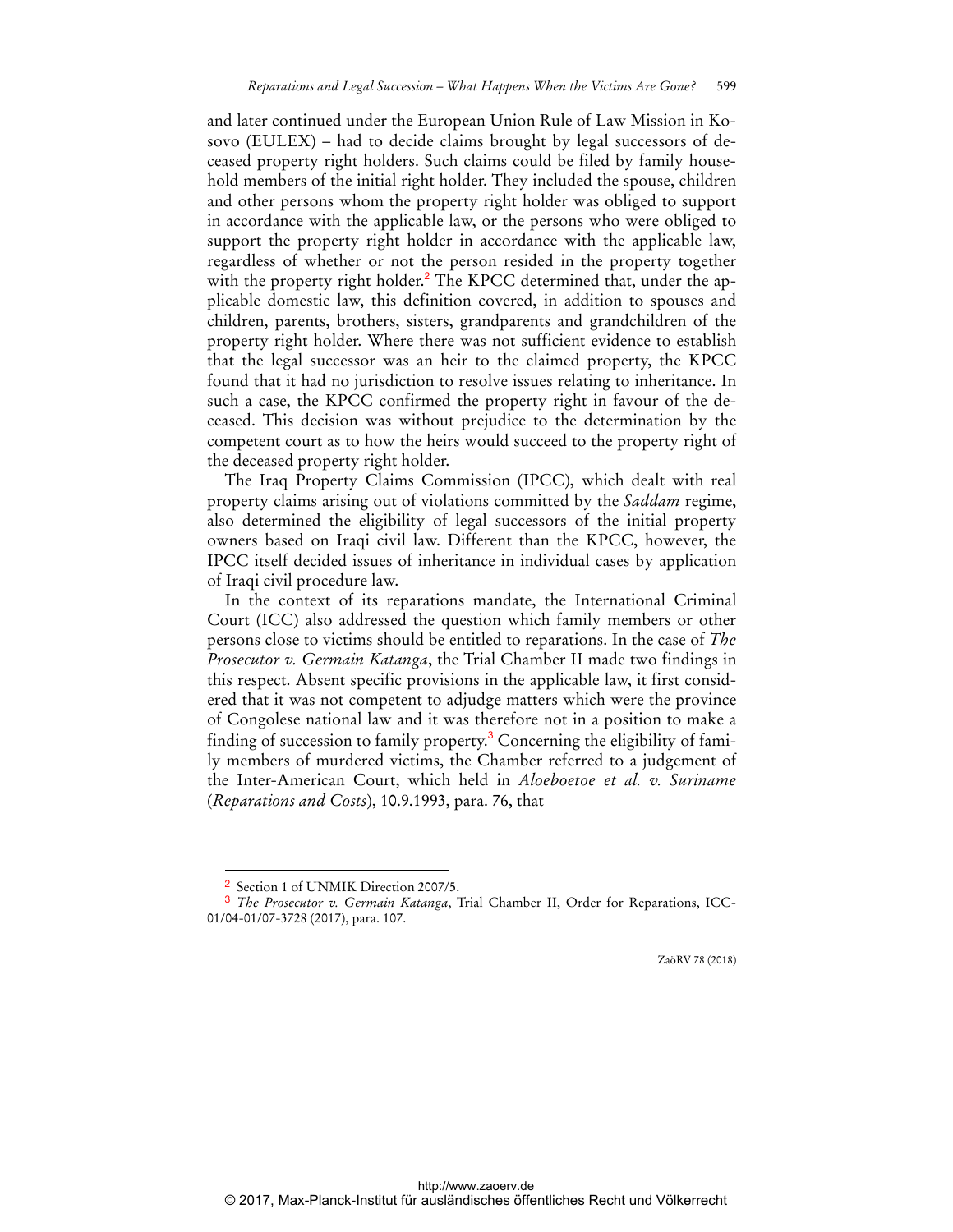600 *Wühler*

"[i]t can be presumed that the parents have suffered morally as a result of the cruel death of their offspring, for it is essentially human for all persons to feel pain at the torment of their child".

The Chamber then recalled that the concept of "family" was to be understood in relation to the relevant family and social structures, in the case before it those of the Democratic Republic of Congo. In the specific circumstances of the case, the Chamber regarded the loss of a family member as a traumatic experience entailing psychological suffering and that it was of little consequence whether the relative was near or distant.<sup>4</sup>

Two widely differing approaches to the question which law should govern the eligibility of legal successors are represented, respectively, by the Claims Resolution Tribunal for Dormant Accounts in Switzerland (CRT) and the German Forced Labour Compensation Programme (GFLCP). In 1997, the CRT was established to resolve claims to accounts opened prior to or during the Second World War by non-Swiss nationals or residents that were dormant since 1945. The vast majority of the claims were brought by legal successors of the original account holders who were usually two generations apart from them and who resided in two or more different jurisdictions. For the decision on the inheritance rights, the CRT applied the pertinent national law pursuant to conflict of law rules, mostly the law with which the matter in dispute had the closest connection.<sup>5</sup> As the basic rule, the CRT applied the law of the country in which the account holder had his or her last domicile. If the account holder was not a national of the country of his or her last domicile, then the law of the country of his or her citizenship was applied. Once the applicable national law on inheritance had been determined, this law then had to be applied to the facts of the individual case. Due to the international composition of its membership and staff, the CRT could research some of these national laws itself. For the majority of the 70 national laws it applied, however, the CRT obtained expert opinions from the Swiss Federal Institute of Comparable Law. This procedure not only made the CRT process complex and lengthy. It also resulted in the CRT spending about half as much for administrative costs as it paid out in compensation to some 9,000 claimants.

A very different approach was used by the GFLCP. The approximately 2.4 million claimants participating in this programme resided in almost 90 countries around the world. While the number of eligible legal successors was "only" about ten percent of the total, to apply the "CRT approach" would still have been very complex, time-consuming and costly for the pro-

ZaöRV 78 (2018)

 $\overline{a}$ 

<sup>4</sup> *Germain Katanga* (note 3), para. 121.

<sup>5</sup> CRT Rules of Procedure, Art. 16.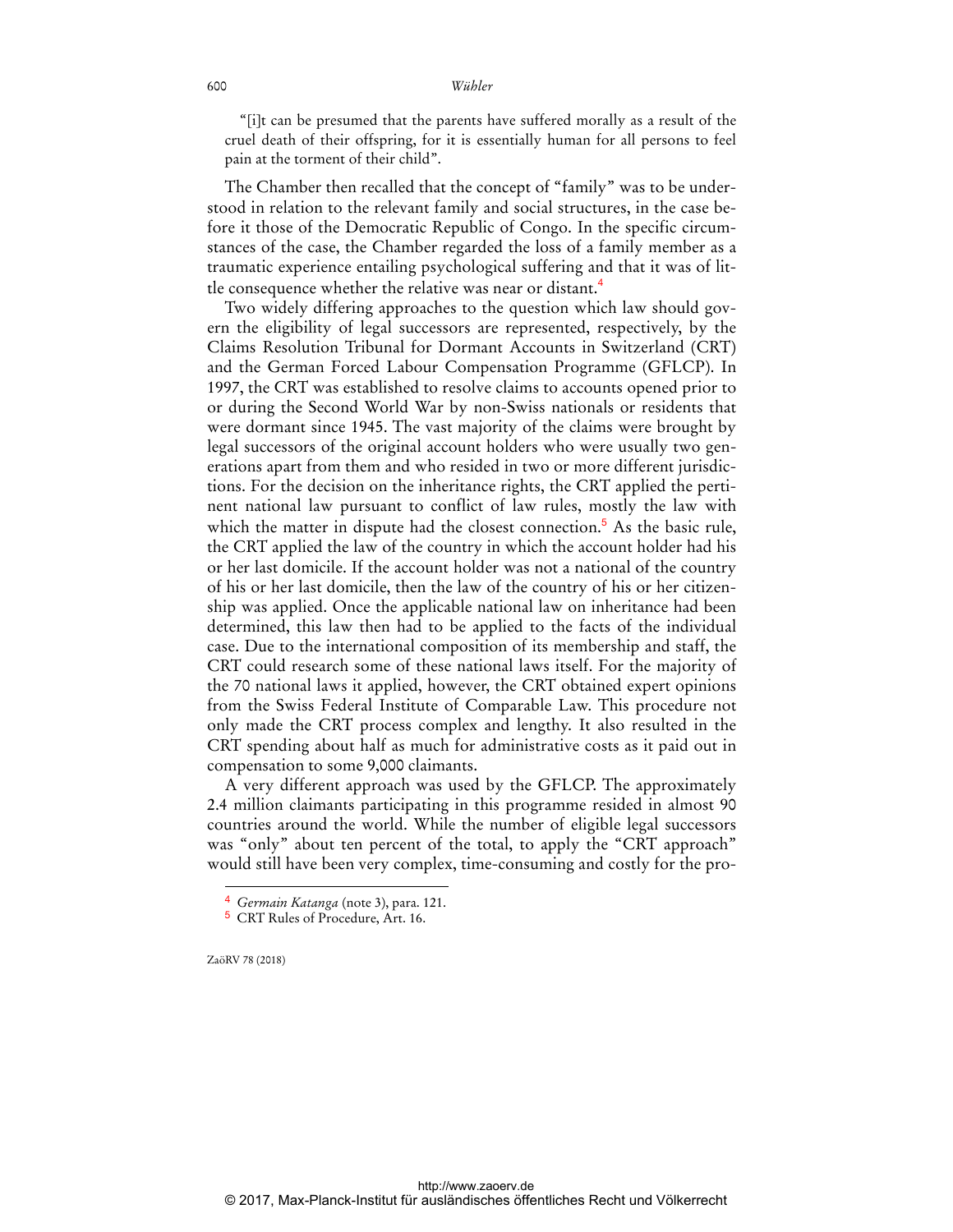gramme. For these reasons, the GFLCP established a "self-contained regime" of inheritance rules specifically for the programme.<sup>6</sup> Under the German Foundation Act, the law governing the programme, spouses and children on the first level, grandchildren on the second or siblings on the third level were considered to be eligible heirs. If no family member on one of these three levels existed, heirs under a will were eligible. As long as one or more heirs existed at a higher level, they excluded heirs at the lower level.<sup>7</sup> With this much simpler rule of eligibility of legal successors, the review of death and inheritance evidence from some 90 countries, the collection and registration of large numbers of family members, and the payment of compensation to several members within a family still posed significant challenges. Nevertheless, these were manageable, compared to the difficulties that the application of the "CRT approach" would have entailed.

An even more limited approach to compensation for family members was used by the United Nations Compensation Commission (UNCC). In its first decision, the UNCC Governing Council set out the following definition of what would constitute a "family" for purposes of eligibility and payment of UNCC compensation: awards for death in category "B" and for departure in category "A" were limited to any one family which was defined as consisting of the victim and his or her spouse, children and parents.<sup>8</sup> This definition of a "family" was also used to delineate who within a deceased claimant's family could share in the distribution of a UNCC award: where a successful claimant died prior to receiving the compensation payment, the proceeds of the award could only be distributed by the deceased claimant's government to his or her spouse, children or parents. This limitation had a significant impact on the distribution of award proceeds in many claimant countries, including in particular Kuwait.<sup>9</sup> Under Kuwaiti domestic laws and customs, female spouses did not officially join the families of their husbands, but remained a part of their own parents' households. For UNCC payment purposes, however, a female spouse shared equally in the distribution of a deceased husband's award proceeds along with their children and her husband's parents. In contrast to this, any brothers or sisters of the deceased claimant who may have been supported in part or totally by the claimant were not eligible to receive any portion of the award. De-

 $\overline{a}$ 

ZaöRV 78 (2018)

<sup>6</sup> See *G. Saathoff/U. Gerlant/F. Mieth/N. Wühler* (eds.), The German Compensation Program for Forced Labour: Practice and Experiences, 2017, 36, 97 and 110.

<sup>&</sup>lt;sup>7</sup> Law on the Creation of a Foundation "Responsibility, Remembrance and Future" (German Foundation Act) of 2.8.2000, German Federal Law Gazette (BGBl.) 2000-I, 236, section 13.

<sup>8</sup> UNCC Governing Council decision 1, para. 13.

<sup>9</sup> For details, see *N. Wühler/H. Niebergall* (note 1), 106 et seq.